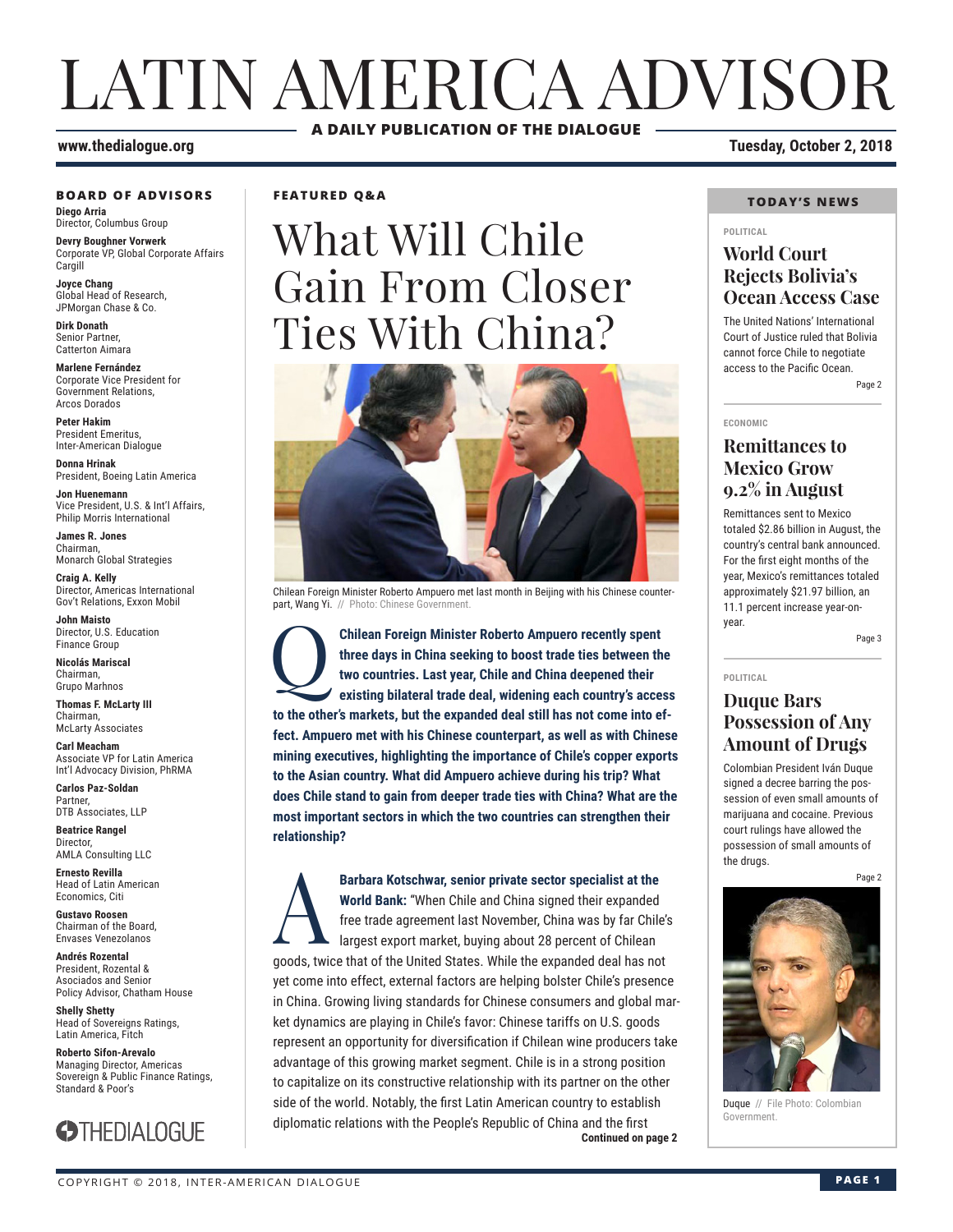## **POLITICAL NEWS**

## U.N. High Court Rejects Bolivia's Ocean Access Case

Bolivia cannot force Chile to the negotiating table over granting the landlocked country access to the Pacific Ocean, judges at the International Court of Justice ruled on Monday, La Razón reported. Bolivian President Evo Morales flew to The Hague to attend the court session, telling reporters he would keep fighting for sea access following the decision. "Bolivia will never allow itself to be kept from the sea," he said, Reuters reported. "The Bolivian people and the people of the world know that through an invasion, sovereign access to the Pacific Ocean has been taken away." Bolivia surrendered most of its former coastline to Chile in a 1904 treaty after the War of the Pacific. The neighboring countries have held talks regarding a possible corridor to the sea for Bolivia, but judges ruled that did not create an obligation for Chile to negotiate one. "The demand by Bolivia's government had no foundation, neither historical, political or legal, and that is why it was categorically rejected," Chilean President Sebastián Piñera said, the wire service

### **FEATURED Q&A / Continued from page 1**

LAC country to negotiate a trade deal, Chile should use its position as a strong partner to diversify its exports. While primary goods, primarily copper and fruits, dominate China's imports from Chile, to really take advantage of its potential with China, the South American country needs to promote the export of services. Chile should build upon its already existing retail presence in China and on its growing wave of Chinese tourists, spurred by the Andean country's visa-free policy for Chinese tourists. Finally, Chile could build upon its strong relationship with China to collaborate on Belt and Road initiatives to promote exports of Chilean engineering and mining equipment repair and refurbishment services."

reported. The court rejected all eight grounds Bolivian lawyers had presented, in a blow to Morales, who has used the issue to boost his popularity ahead of next year's presidential election next year. [Editor's Note: See related **[Q&A](http://www.thedialogue.org/wp-content/uploads/2018/04/LAA180402.pdf)** in the April 2 issue of the Advisor.]

## Colombia's Duque Bars Carrying Small Amounts of Drugs

Colombian President Iván Duque on Monday signed a decree that outlaws the possession of any amount of marijuana or cocaine in public, enabling police to conduct searches and confiscate the drugs, the Associated Press reported. Those found to be carrying even small amounts of marijuana and cocaine can also be fined under the new decree. The sale and export of drugs have long been illegal in Colombia, but high court rulings have permitted Colombians to carry small amounts of marijuana and cocaine. Duque signed the order, saying that it will help protect children from drug dealers who sell near schools. However, critics say it will restrict personal freedoms. "This opens the door to more police abuse," said Eduardo Vélez, a spokesman for marijuana legalization group Yes to Personal Consumption Collective.

Guo Jie, associate professor<br>
with the School of Internation<br>
Studies at Peking University:<br>
"Roberto Ampuero paid his fir **with the School of International Studies at Peking University:** "Roberto Ampuero paid his first visit to Beijing as Chile's foreign minister from Sept. 13 to 15. I think his visit had two main achievements: First, it strengthened common ground with China on safeguarding multilateralism and global free trade and opposing unilateralism and protectionism, which, in China's view, reflects the 'biggest strategic consensus and common interest' of both sides under the current situation. Second, it further consolidated the special position of China-Chile relations in China's ties with the region. As his counterpart Wang Yi commented, China-Chile relations

**Continued on page 4** 

#### **NEWS BRIEFS**

## **Poll Shows Growing Support for Bolsonaro Ahead of Brazil Election**

Brazil's far-right presidential candidate, Jair Bolsonaro, increased his lead over leftist Workers' Party candidate Fernando Haddad less than a week before the first-round vote on Oct. 7, with 31 percent of voter support to Haddad's 21 percent, according to a new Ibope poll released Monday, Reuters reported. The survey also shows Bolsonaro closing in on Haddad in the expected case of a runoff. The two candidates tied with 42 percent support. Last week, Haddad had 42 percent against Bolsonaro's 38 percent in a second-round scenario.

## **Authorities Demand Former Acapulco Mayor Explain Missing Guns**

Mexican authorities have given former Acapulco Mayor Evodio Velázquez Aguirre 72 hours to explain why hundreds of police weapons have gone missing, BBC News reported Monday. Federal authorities took over the entire local police force of Acapulco last week amid suspicions of infiltration by criminal groups. A preliminary investigation has shown that 342 guns are missing. Velázquez, whose term ended last weekend, has called the investigation a publicity stunt, according to local media.

## **Mexico's Foreign Minister Hopes for Resolution to Steel Dispute With U.S.**

Mexican Foreign Minister Luis Videgaray told a Mexican television network Monday that he hopes that the country will resolve a trade dispute with the United States over steel and aluminum before the two countries and Canada sign their new trade deal, Reuters reported. "I think it would be very positive, it would be a good sign [if] we could resolve this controversy before the agreement is signed toward the end of November," Videgaray told Televisa.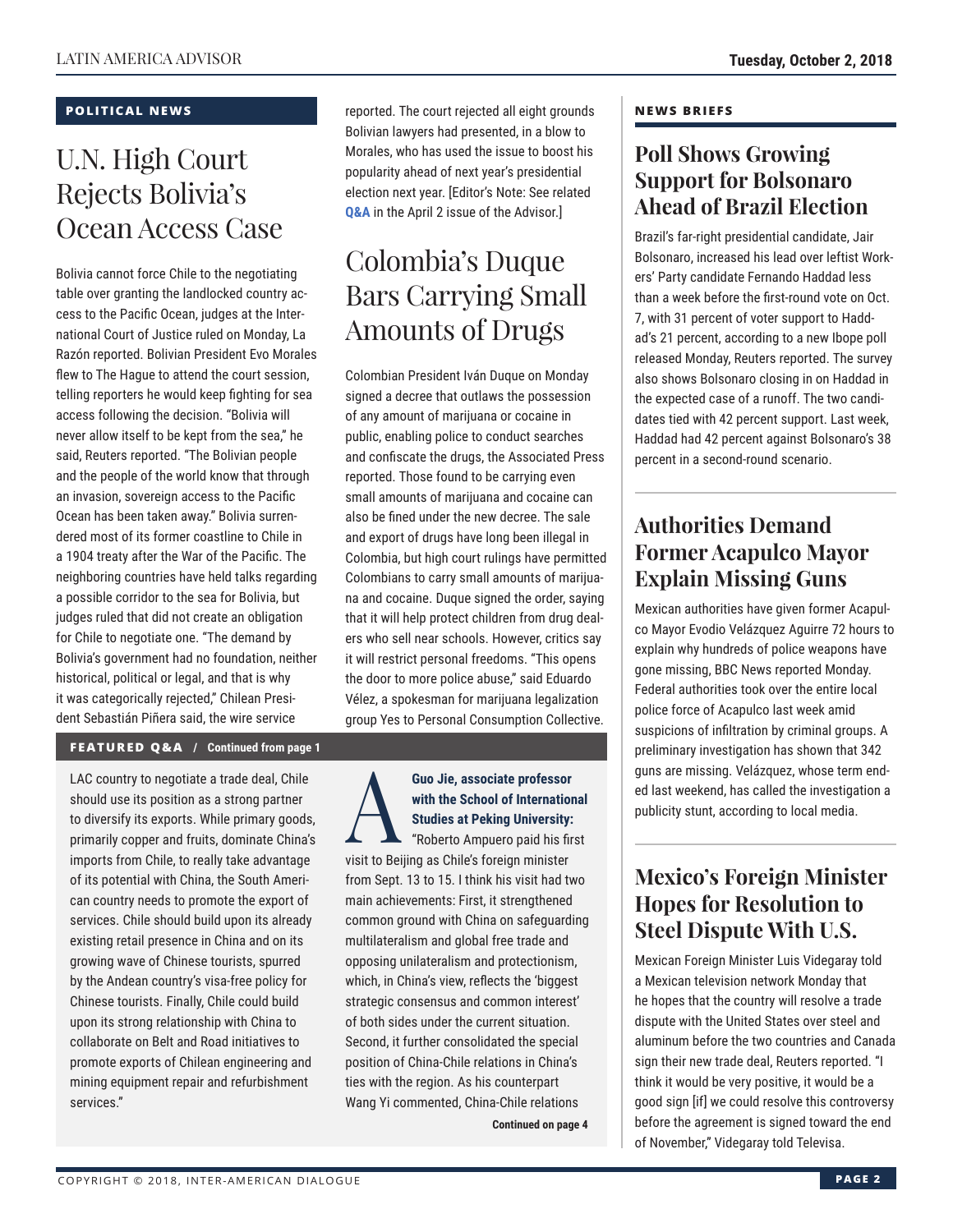## **ECONOMIC NEWS**

## Mexico's Remittances Grow 9.12% in August

Mexico's level of remittances grew 9.12 percent in August as compared to the same month last year, to \$2.86 billion for the month, the country's central bank announced Monday. The total amount was 0.4 percent less than July. For the year through August, remittances to Mexico totaled approximately \$21.97 billion, an increase of 11.1 percent as compared to the first eight months of 2017, the Bank of Mexico added. In August, the average amount of money transferred to recipients in Mexico was \$324, the same as July and slightly lower than the June average of \$343. Factoring in the depreciation of the peso against the dollar, remittances to Mexico rose 15.3 percent year-onyear in August, Goldman Sachs said in a note. "We expect workers' remittances to remain solid in the near term—given healthy employment growth in the U.S.," analysts Alberto Ramos and Gabriel Fritsch said in the note. "We expect remittance growth in dollar terms to stabilize at around 6 percent to 7 percent [year-on-year.]" They added that remittance flows to Mexico have been strengthening private consumption in Mexico particularly because of transfers to low-income families, "who have a high propensity to consume and are the overwhelming recipients of such transfers."

## **BUSINESS NEWS**

## Jamaica's NCB Launches Mobile Point-of-Sale Service

Jamaica's National Commercial Bank has launched a new mobile point-of-sale service, which the bank says will boost opportunities for small- and medium-sized businesses across the island, the Jamaica Observer reported Sunday. The new services uses a point-of-sale machine that uses WiFi or data

## **THE DIALOGUE CONTINUES**

## How Are Trade Tensions Affecting Latin America?

The International Monetary<br>Fund's managing director,<br>Christine Lagarde, warned la<br>month in an interview with t **Fund's managing director, Christine Lagarde, warned last month in an interview with the Financial Times that emerging markets could suffer a "shock" due to the escalating trade war between the United States and China. While Lagarde said her staff does not yet see widespread contagion, developing countries are facing threats due to rising "uncertainty" and a "lack of confidence," she added. How are trade tensions between the United States and China affecting Latin American countries? Which countries and industries stand to gain or lose the most? How should countries in the region protect themselves against the fallout from external factors such as friction over trade?**

## Carlos Véjar and Luis Rubio<br>Barnetche, partners with<br>Holland & Knight in Mexico<br>City: "The immediate effect of **Barnetche, partners with Holland & Knight in Mexico**

**City:** "The immediate effect of the Sino-American trade war is uncertainty. Measurable declines in investments and exchange rate volatility, waning confidence in the dollar and added volatility in capital markets are already affecting Latin American countries, which are particularly vulnerable to disruptions in capital markets. It is still too early to determine how long this fight will last, but regardless of any positive or negative short-term side effects, in the long run, a trade war is not a positive scenario for

service and will allow businesses such as food trucks and repair services to accept payments by debit or credit card, the newspaper reported. "More and more we see businesses popping up that need mobility," said the bank's agile marketing manager, Sade Powell, the Observer reported. "Businesses are not what they were 10 years ago. Convenience is the name of the game in the 21st century, so we are trying to offer products and services that give both our

anybody. Countries that fail to adapt quickly will be the biggest losers. Latin American agricultural exports might benefit. For example, pork and soy producers should see their exports increase in the Chinese market as U.S. producers are cut from competition. China is also considering cutting existing average tariff rates. Such a move would allow third countries to fill the void left by U.S. imports. The recent announcement of a NAFTA deal would help Mexico maintain preferential U.S. market access, which could cause its exports to increase as Chinese products are left out. To protect themselves from this turmoil, governments should adopt immediate preventive measures, such as reducing current account deficits and/or lower external debt and make use of all trade artillery available. Tariff increases between the United States and China may redirect exports into Latin American markets. Monitoring trade imports will be crucial to address sudden increases of imports and adopt emergency actions as necessary or eventually initiate anti-dumping proceedings against possible dumped imports from these countries."

**EDITOR'S NOTE: The comment above is a continuation of t[he Q&A pu](http://www.thedialogue.org/wp-content/uploads/2018/09/LAA180927.pdf)blished in the Sept. 27 issue of the Advisor.**

individual and business customers an extraordinary service." The new mobile point-of-sale machines accept more card brands than other NCB terminals that are currently in use. Among them are Keycard, Visa, Mastercard and China UnionPay, according to Gregory Peart, NCB's sales and relationship manager of acquiring businesses. NCB's mobile point-of-sale service also includes EVM chip technology, the Observer reported.